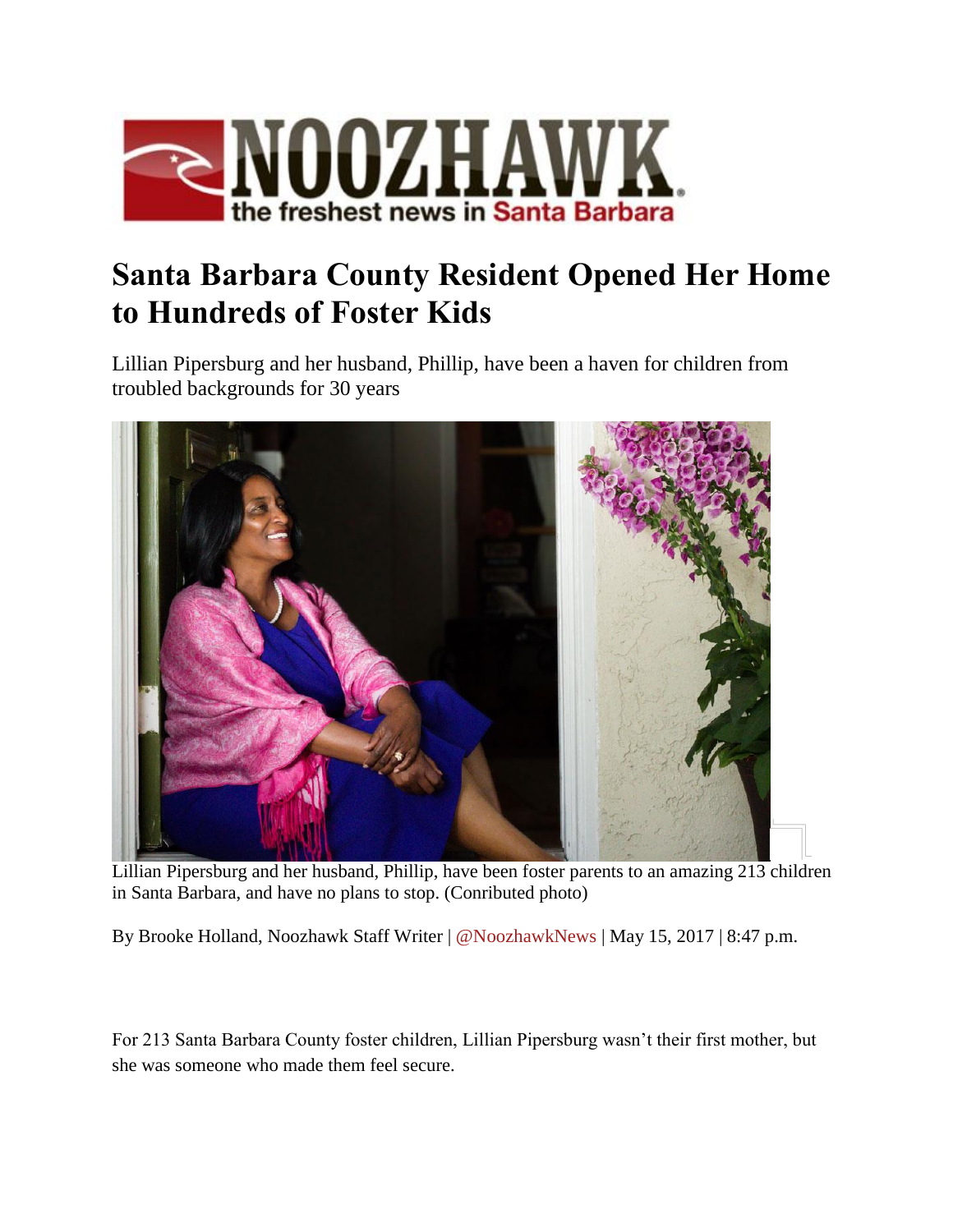The Santa Barbara native and her husband, Phillip, have been a haven for kids from troubled backgrounds for 30 years.

"I'm not a person who focuses on myself," Pipersburg said. "If I see a need, I want to be involved."

May is [National Foster Care Month,](https://www.childwelfare.gov/fostercaremonth/) and the Pipersburgs are an example of a resource family opening their home to enhance young lives in foster care.

The Mesa residents are working with the [Santa Barbara County Department of Social Services](http://cosb.countyofsb.org/social_services/) to foster children of all ages and backgrounds.

The county's [Our County, Our Kids](http://ourcountyourkids.org/) program relies on resource families, who assist in helping and nurturing children who needs a place to call home.

Pipersburg, a retired probation officer, spent several years managing and living at the county's only foster care emergency shelter. Children walked through the doors at all hours of the night, and she looked after up to six kids at a time.

"She has provided each child deep, individualized care and support," said Gustavo Prado, a business specialist for the Santa Barbara County Department of Social Services. "Resource parents are a primary role and important for the kids' healing process."

Prado has been working with Pipersburg for more than 20 years.

He met Pipersburg one weekend when he got a work call to pick up a 2-year-old boy at 3 a.m.

Prado remembers the toddler had not been bathed recently, was unkempt with a soiled diaper and cried the entire drive to the shelter.

"She took him and embraced him," Prado said. "The boy was shocked, and he immediately settled down."

When Prado returned to the shelter the next day to visit the boy, he didn't recognize the kid sitting on the couch watching cartoons.

"He was cleaned up, happy and calm," Prado said.

At any given time, about 400 children on average are in foster care in Santa Barbara County, Prado said. Our County, Our Kids supports newborns to adults up to 21 years of age.